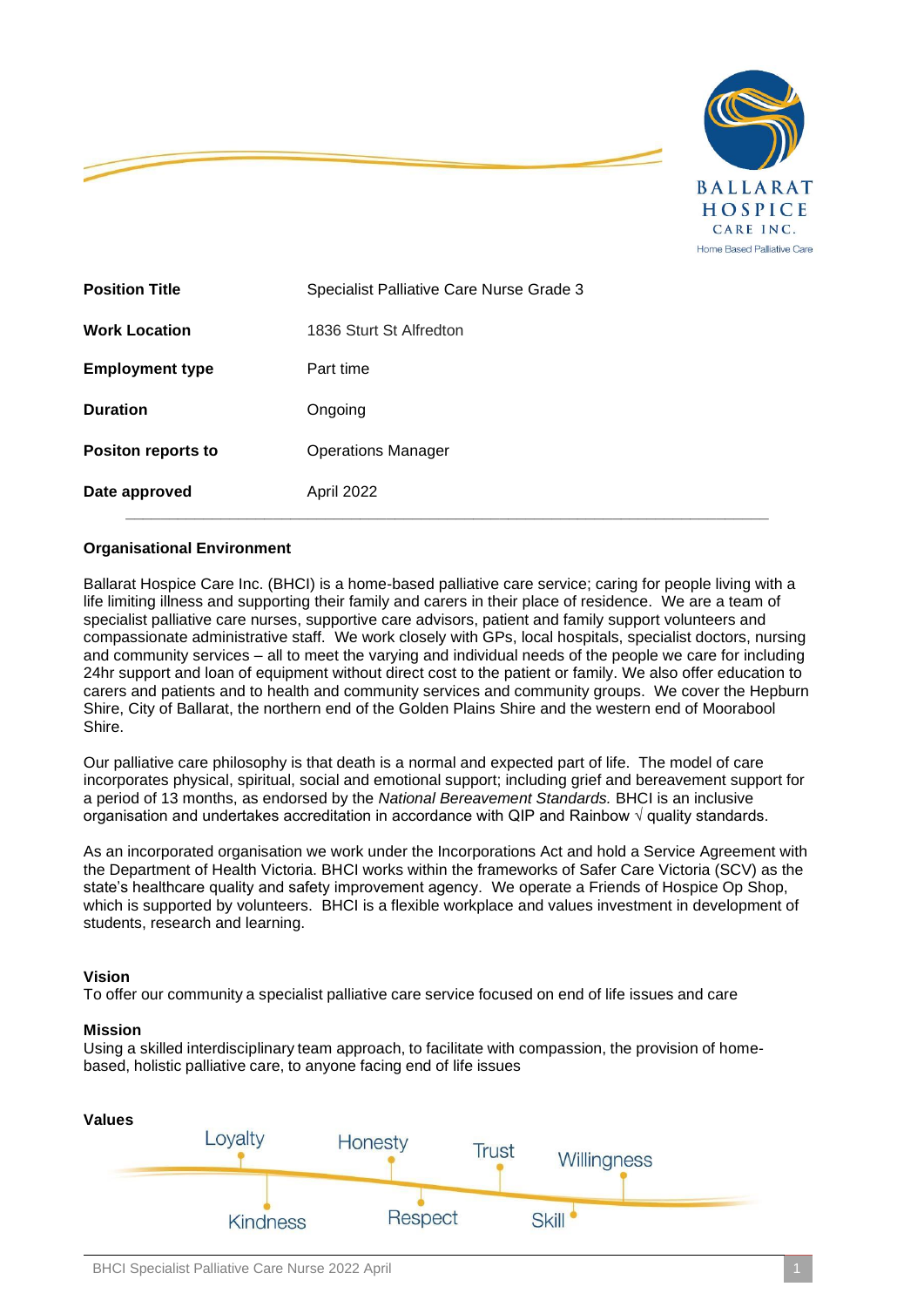# **Position Purpose**

To demonstrate highly skilled leadership and clinical expertise in the provision of community-based holistic palliative care.

### **Scope**

- To provide specialist palliative care to patients and their carers who are facing end of life issues
- To work effectively as a member of the multidisciplinary team as rostered including on call
- To mentor less experienced staff and to be involved in the provision of education to carers, clinicians and the wider community
- The Nursing and Midwifery Board of Australia (NMBA) The Code of conduct for nurses (the code) sets out the legal requirements, professional behaviour and conduct expectations for nurses in all practice settings, in Australia. [https://www.nursingmidwiferyboard.gov.au/codes-guidelines](https://www.nursingmidwiferyboard.gov.au/codes-guidelines-statements/professional-standards.aspx)[statements/professional-standards.aspx](https://www.nursingmidwiferyboard.gov.au/codes-guidelines-statements/professional-standards.aspx)

### **Key Responsibilities**

- 1. Demonstrate and uphold the values of BHCI through professional attributes and behaviours
- 2. Demonstrate cultural appropriateness and respect for diversity
- 3. To conduct clinical nursing assessment, care planning and evaluation; screening for psychosocial and spiritual issues
- 4. Effective planning and delivery of quality palliative care for patients / carers, through a managed care system
- 5. Effective and comprehensive communication / clinical handover to the rest of the healthcare team regarding the patient / carer needs
- 6. Demonstrate effective and efficient management of own workload

# **Key Responsibility 1**

### **Demonstrate and uphold the values of BHCI through professional attributes and behaviours**

- To embrace the mission, values and philosophy of BHCI and use these principles as the basis of work practice
- Proactively contribute to professional attributes and behaviours (please see over)
- Ensures the provision of service complies with the policies and procedures of BHCI
- Effective and efficient management of own workload to include opportunities for research and quality improvement

#### **Key Responsibility 2 Demonstrate cultural appropriateness and respect for diversity**

- Demonstrate a positive regard for diverse cultures, genders, sexual orientation and personcentred care
- Respond to all people in a non-judgemental, inclusive and supportive manner
- Demonstrate awareness of the relationship between culture, diversity, health beliefs, and health seeking behaviour
- Participate in education specific to cultural diversity, cultural safety, LGBTIQ+ inclusivity and the inclusion of minority groups regardless of how they identify.

### **Key Responsibility 3**

**To conduct clinical nursing assessment, care planning and evaluation; screening for psycho-social and spiritual issues.**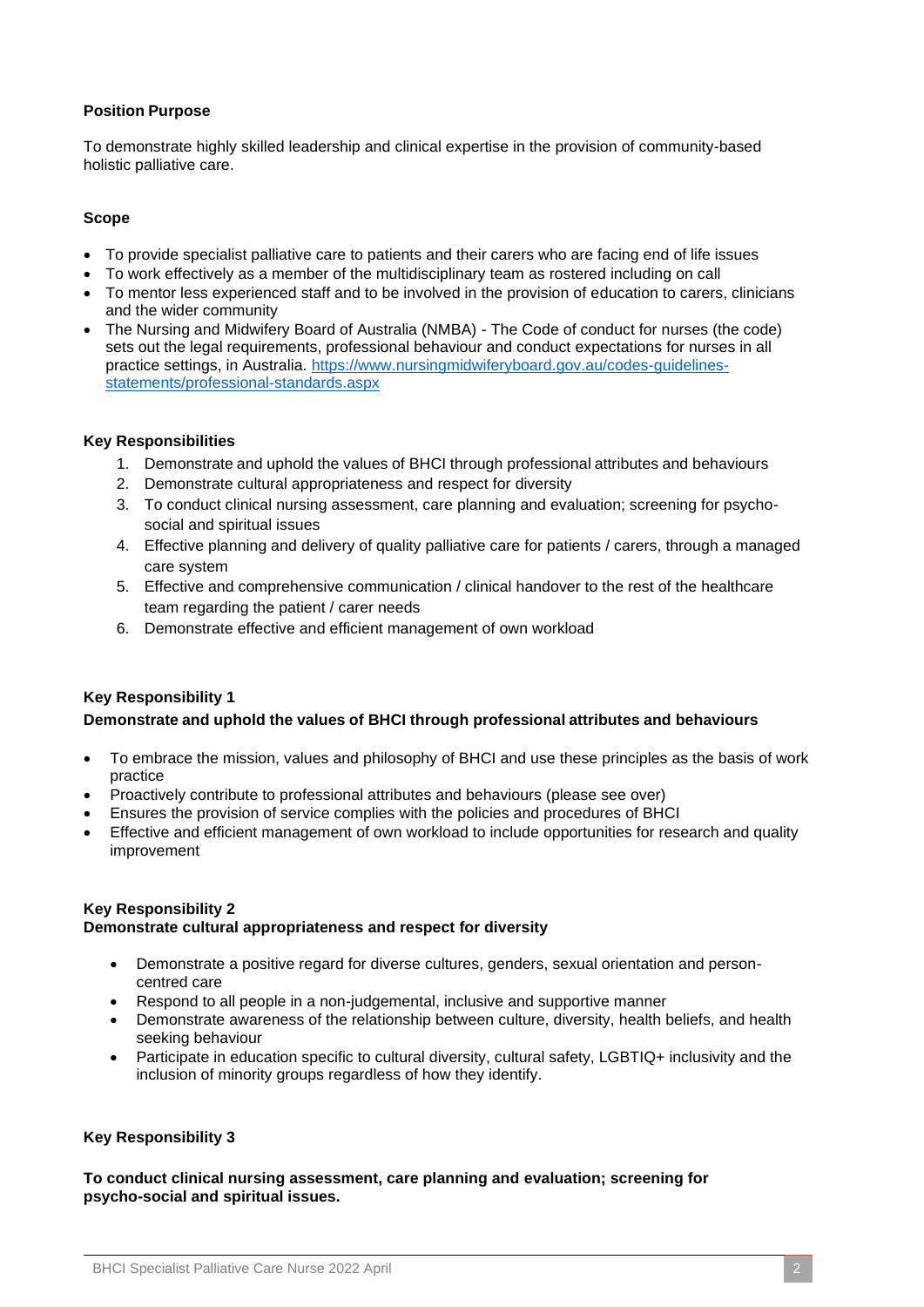- Utilise comprehensive assessment skills, to undertake a holistic assessment of the health status of the patient, based on interview, observation, carer interview and consideration of other reports, referral information and other relevant data
- Identify key symptoms of distress at time of initial assessment and involve patient and carer in management of care needs
- Assess individual nursing needs and the carers ability to provide care at home
- Screens for patient and families emotional and spiritual needs focusing on strengths and challenges, social supports, financial and legal concerns using validated tools within Pal Care
- Accurate documentation utilising BHCI information management system (PalCare) to document all care interventions and to meet legal and regulatory requirements

### **Key Responsibility 4**

# **Effective planning and delivery of quality palliative care for patients / carers, through a managed care system**

- Works collaboratively in managing workload of the multidisciplinary team
- Comprehensive ongoing assessment and review is undertaken at each contact with patient and family
- Development of agreed goals and interventions as well as any other services to be involved in providing those interventions
- Development of agreed review times
- Evaluation and accurate documentation of review outcomes
- Appropriate utilisation of BHCI equipment or equipment on loan to patients registered with BHCI
- Entry of all contacts; direct or indirect into Pal Care

# **Key Responsibility 5**

### **Effective and comprehensive communication / clinical handover to the rest of the healthcare team regarding the patient / carer needs**

- Involvement of patient and carer in all aspects of decision making in relation to their needs based on comprehensive and ongoing assessment and consent
- Communicate the patient / carer needs to the internal and external healthcare team using Clinical Handover guideline and with their consent
- Development and maintenance of a therapeutic and professional relationship with patients and carers
- Open and trusting relationship with BHCI staff and volunteers and with external services who partner with BHCI
- Excellent written and verbal communication and negotiation skills

# **Key Responsibility 6**

### **Demonstrate effective and efficient management of own workload**

- Reviews own work performance, identifies learning needs, and accesses opportunities for development
- Efficient and effective time management to complete all necessary tasks including documentation
- Efficient use of resources through team decision making process
- Participates in supporting internal and external committees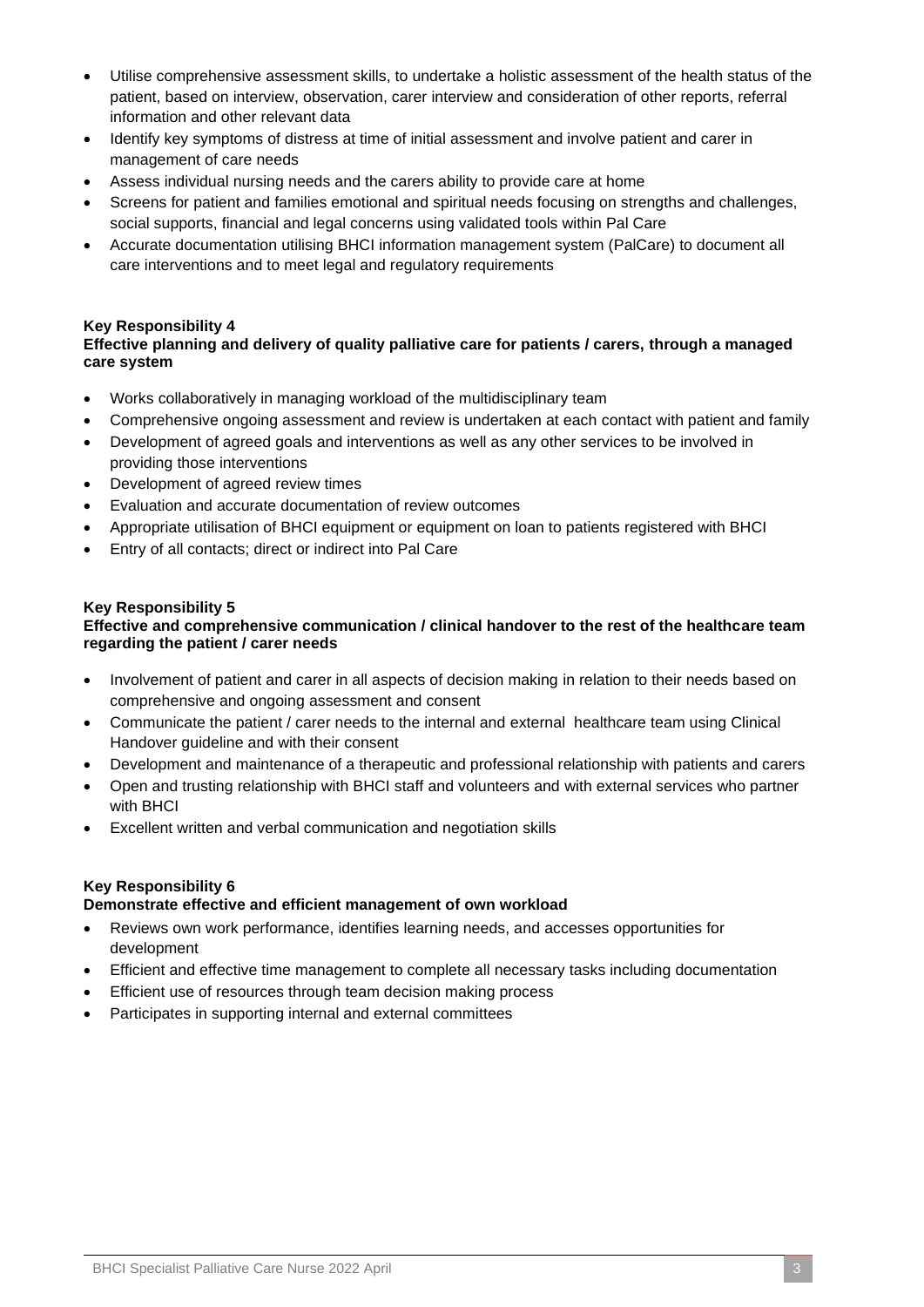# **For all BHCI team members:**

### **Occupational Health and Safety**

- BHCI acknowledges its responsibility under the OHS Act 2004 and the OH& S Regulations 2017 to eliminate risks to health and safety in the workplace as far as is practicable. The legislation also places a duty on all employees to take responsibility for their own and others health and safety, to cooperate with management in relation to training, policies and actions to better the working environment.
- As a member of the team you are expected to consistently undertake meaningful self-care and professional self-development throughout the year.

# **Privacy and Confidentiality**

- Ensure that the business and affairs of BHCI, its patients, clients and staff remain strictly confidential and are not divulged to any third party except where required by law. Such confidentiality shall extend to the commercial and financial interests and activities of BHCI
- Agree to maintain strict confidentiality while employed by BHCI and at all times thereafter as to information regarding BHCI and client / customer data, operating procedures, client lists and financial information acquired by you during the course of your employment. At no time must information related to patient/ family or staff member be discussed with anyone other than the relevant staff member and / or care professional providing care / service.
- Awareness of the implications of the National Privacy Principles (Privacy Act 1988 (Cth)), Information Privacy Principles (The Privacy and Data Protect Act 2014 (Vic)) and Health Records Act 2001.

### **Professional Attributes and Behaviours:**

- **A. Teamwork**
- committed to sustaining a positive and trusting team culture
- proactive contributor to the work of the team and contribute towards an interdisciplinary approach to care
- willing to work collaboratively with all team members and willing to share information with colleagues
- open and honest communication with all team members
- willing to negotiate positive outcomes with all team members
- willing to develop new skills and knowledge rapidly

# **B. Motivation**

- demonstrates a confident, optimistic and proactive mindset
- takes ownership of own job and actively considers the consequences of their actions and the decisions they make
- demonstrates commitment to the team, is willing to share responsibility for the team's goals & objectives

### **C. Workplace Integrity**

- demonstrate ongoing commitment to the Vision and Mission of BHCI
- preparedness to consistently undertake work in a manner which is in line with the organisation's values of loyalty, honesty, trust, skill, kindness, respect and willingness
- treating the workplace environment, other staff and contractors with respect
- dealing with confidential and sensitive information in a professional manner

# **D. Workplace Responsibilities**

- BHCI acknowledges that its staff and volunteers have legislative responsibilities in relation to workplace rights which include but not limited to: discrimination, victimisation, bullying and harassment including sexual harassment, equal opportunity, disability, family violence and or abuse and children, parents and carers
- All staff and volunteers work within a Risk Management Culture and report Adverse Events, Near Misses and Incidents as they are identified or arise